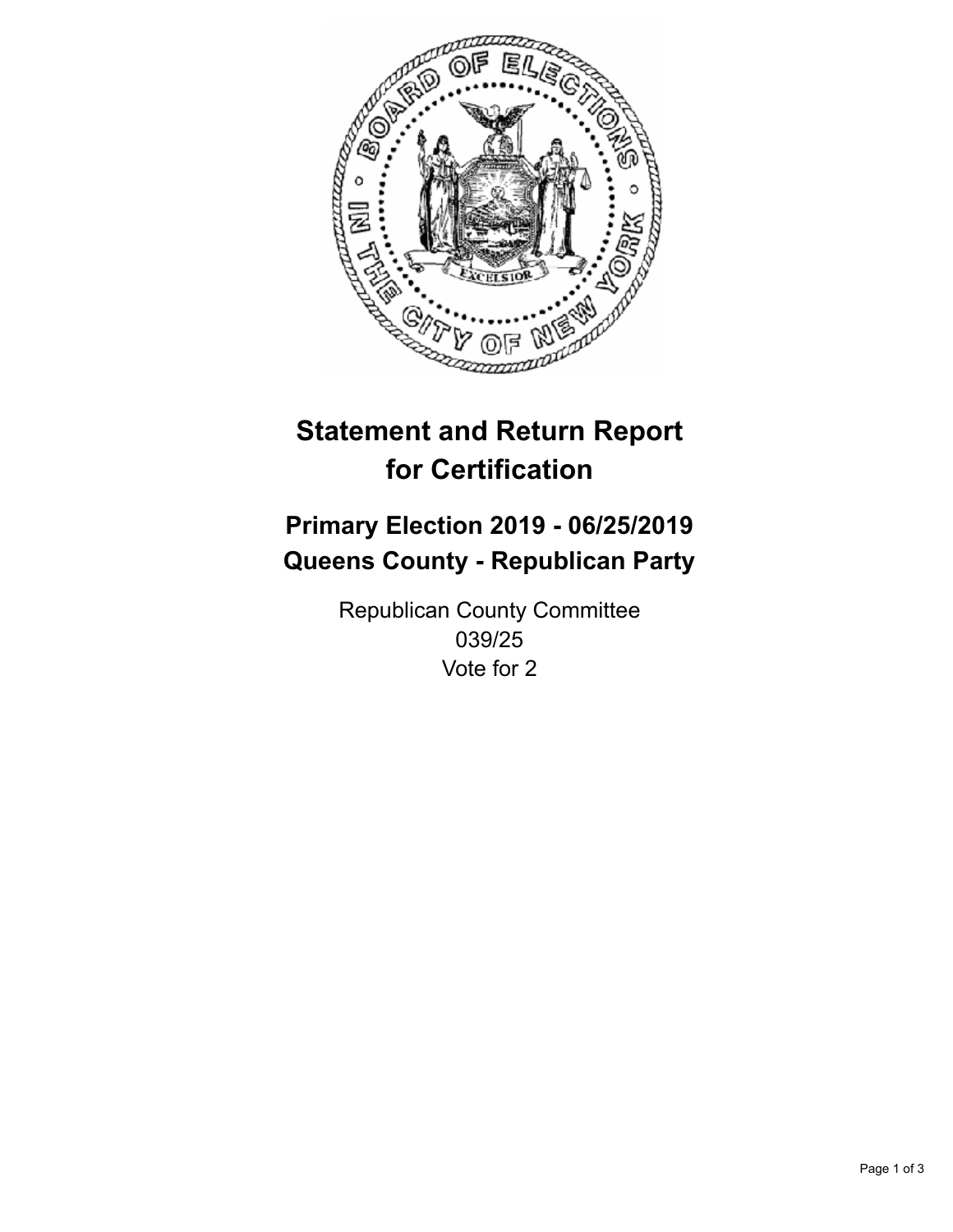

## **Assembly District 25**

| <b>PUBLIC COUNTER</b>                                    | 10 |
|----------------------------------------------------------|----|
| <b>MANUALLY COUNTED EMERGENCY</b>                        | 0  |
| ABSENTEE / MILITARY                                      |    |
| AFFIDAVIT                                                | 0  |
| <b>Total Ballots</b>                                     | 11 |
| Less - Inapplicable Federal/Special Presidential Ballots | 0  |
| <b>Total Applicable Ballots</b>                          | 11 |
| DAVID M. ROONEY                                          | 4  |
| RICHARD G. MOLESSO                                       | 4  |
| <b>MING HUA ZHENG</b>                                    | 3  |
| <b>Total Votes</b>                                       | 11 |
| Unrecorded                                               | 11 |